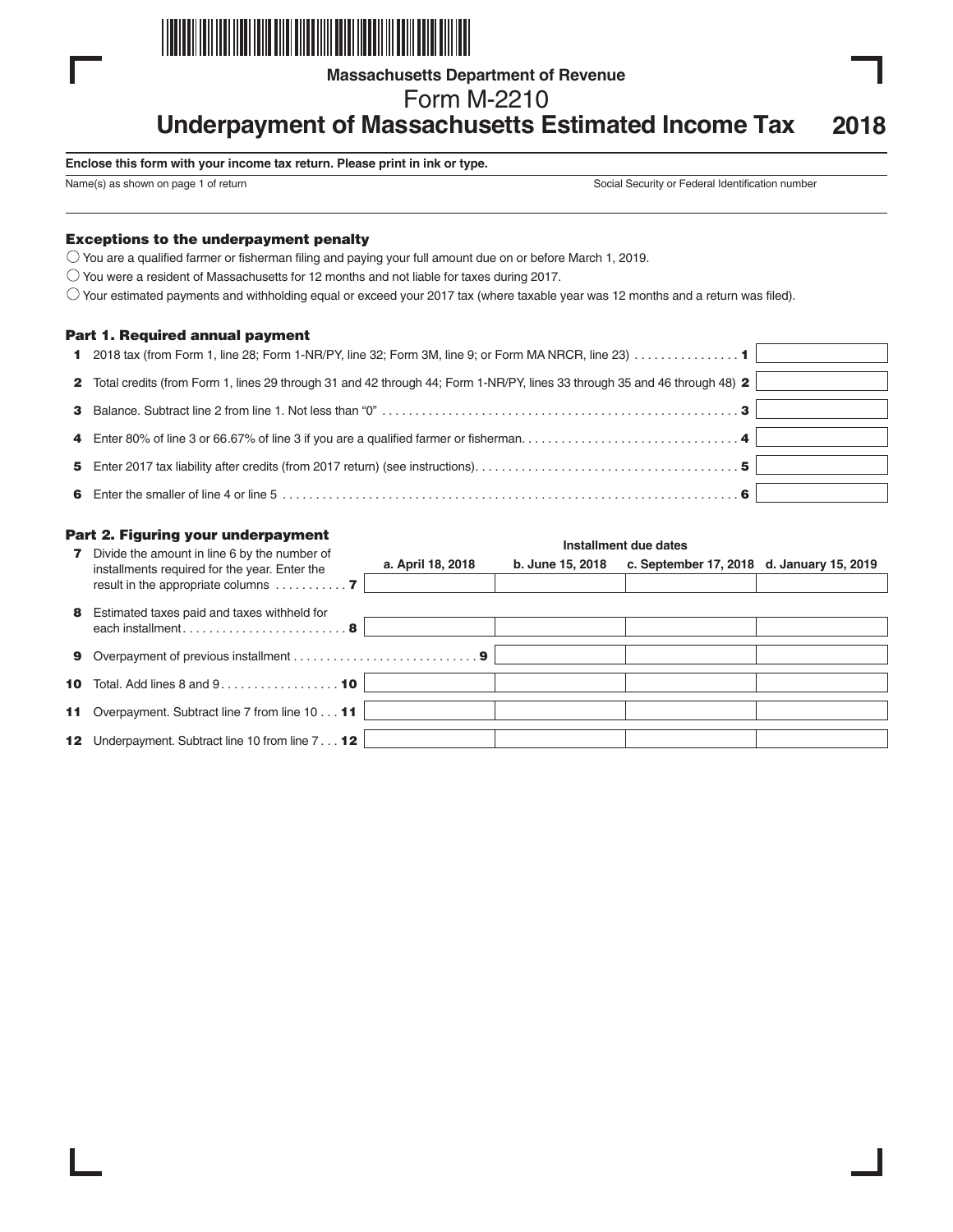

Name(s) as shown on page 1 of return Social Security or Federal Identification number

## Part 3. Figuring your underpayment penalty

| 13 <sup>1</sup> | Enter the date you paid the amount in line 12<br>or the 15th day of the fourth month after the                                    |                                                                                                                     |    |
|-----------------|-----------------------------------------------------------------------------------------------------------------------------------|---------------------------------------------------------------------------------------------------------------------|----|
|                 | close of the taxable year, whichever is earlier 13                                                                                |                                                                                                                     |    |
|                 | 14 Number of days from the due date of installment                                                                                |                                                                                                                     |    |
|                 | to the date shown in line $13. \ldots \ldots \ldots \ldots \cdot 14$                                                              |                                                                                                                     |    |
| 15              | Number of days in line 14 after 4/18/18 and                                                                                       |                                                                                                                     |    |
|                 | 16 Number of days in line 14 after 6/30/18 and                                                                                    |                                                                                                                     |    |
| 17 <sup>1</sup> | Number of days in line 14 after 9/30/18 and                                                                                       |                                                                                                                     |    |
| 18              | Number of days in line 14 after 12/31/18 and                                                                                      |                                                                                                                     |    |
| 19              | Underpayment in line $12 \times$ (number of days in                                                                               |                                                                                                                     |    |
| 20              | Underpayment in line $12 \times$ (number of days in                                                                               |                                                                                                                     |    |
| 21              | Underpayment in line $12 \times$ (number of days in                                                                               |                                                                                                                     |    |
| 22              | Underpayment in line $12 \times$ (number of days in<br>line $18 \div 365 \times 7\% \dots \dots \dots \dots \dots \dots \cdot 22$ |                                                                                                                     |    |
| 23              |                                                                                                                                   | Penalty. Add all amounts shown in lines 19 through 22. Enter this amount on Form 1, line 50; Form 1-NR/PY, line 54; | 23 |
|                 | Find the dealership of the control of the                                                                                         |                                                                                                                     |    |

\*Rate to be determined.

 $\overline{\phantom{a}}$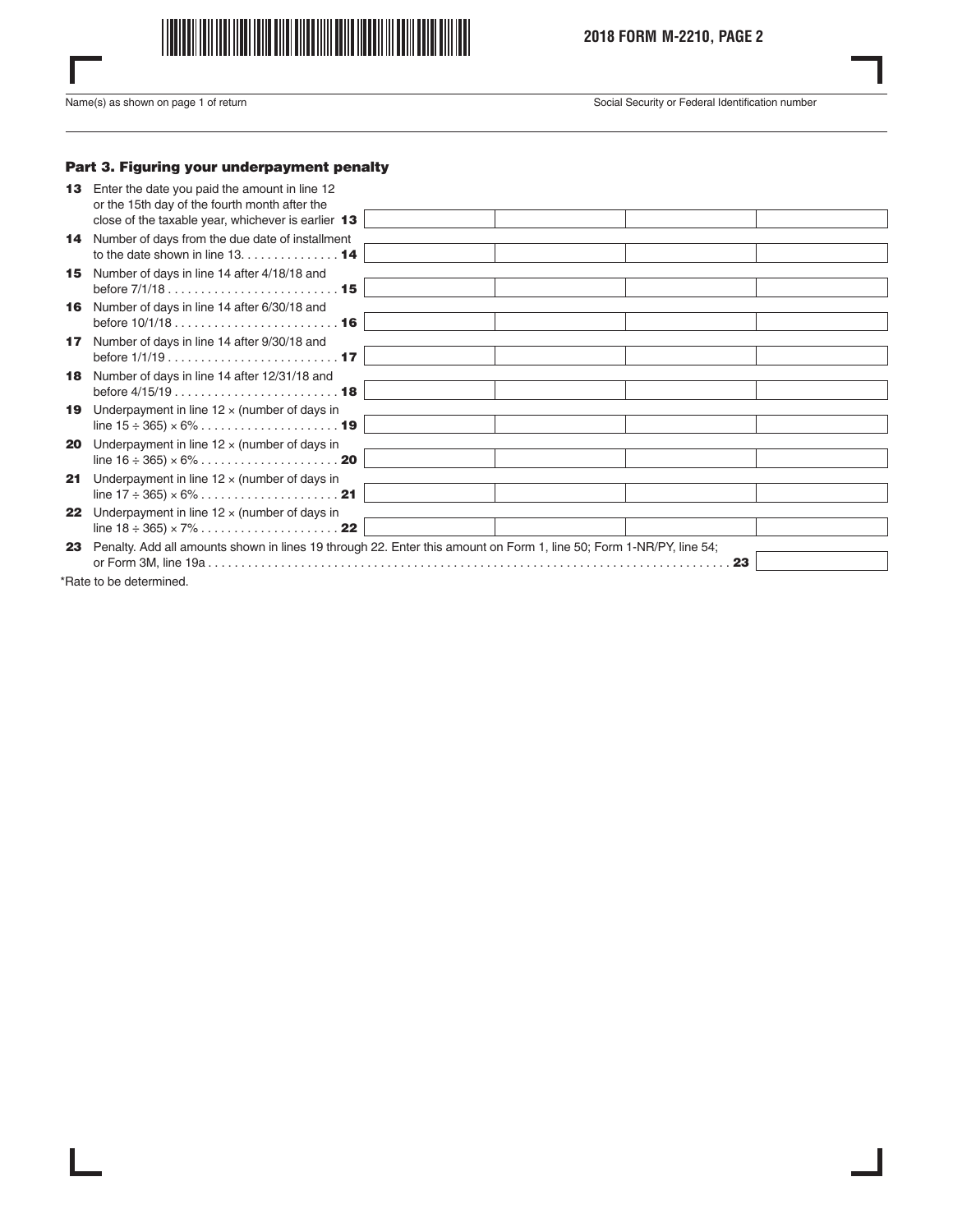

# **2018 FORM M-2210, PAGE 3**

 $\overline{\phantom{a}}$ 

Name(s) as shown on page 1 of return Social Security or Federal Identification number

## Part 4. Annualized income installment method

|    | ▶<br>Taxable 5.1% income each period (including                                            | Jan. 1-March 31 | Jan. 1-May 31 | Jan. 1-August 31 | Jan. 1-December 31 |
|----|--------------------------------------------------------------------------------------------|-----------------|---------------|------------------|--------------------|
|    | long-term capital gain income taxed at 5.1%)1                                              |                 |               |                  |                    |
|    | <b>2</b> Annualization amount $\ldots, \ldots, \ldots, \ldots, \mathbf{2}$                 | $\overline{4}$  | 2.4           | 1.5              | 1                  |
| З. | Multiply line 1 by line 2. 3                                                               |                 |               |                  |                    |
| 4  | Tax on amount in line 3. Multiply line 3 by .051 4                                         |                 |               |                  |                    |
| 5. | Taxable 12% income each period 5                                                           |                 |               |                  |                    |
| 6. |                                                                                            | $\overline{4}$  | 2.4           | 1.5              | 1                  |
| 7  | Multiply line 5 by line 6. 7                                                               |                 |               |                  |                    |
| 8  | Tax on amount in line 7. Multiply line 7 by .12 8                                          |                 |               |                  |                    |
| 9  |                                                                                            |                 |               |                  |                    |
| 10 |                                                                                            |                 |               |                  |                    |
| 11 | Total tax after credits. Subtract line 10 from                                             |                 |               |                  |                    |
|    | 12 Applicable percentage 12                                                                | 20%             | 40%           | 60%              | 80%                |
|    | 13 Multiply line 11 by line 12. 13                                                         |                 |               |                  |                    |
| 14 | Enter the combined amounts of line 20 from                                                 |                 |               |                  |                    |
|    | 15 Subtract line 14 from line 13. If less than "0"                                         |                 |               |                  |                    |
| 16 | Divide line 6 of Form M-2210 by 4 and enter<br>result in each column  16                   |                 |               |                  |                    |
|    | 17 Enter the amount from line 19 of this worksheet for the preceding                       |                 |               |                  |                    |
|    |                                                                                            |                 |               |                  |                    |
| 19 | If line 18 is more than line 15, subtract line 15<br>from line 18. Otherwise enter "0". 19 |                 |               |                  |                    |
| 20 | Enter the smaller of line 15 or line 18 here                                               |                 |               |                  |                    |